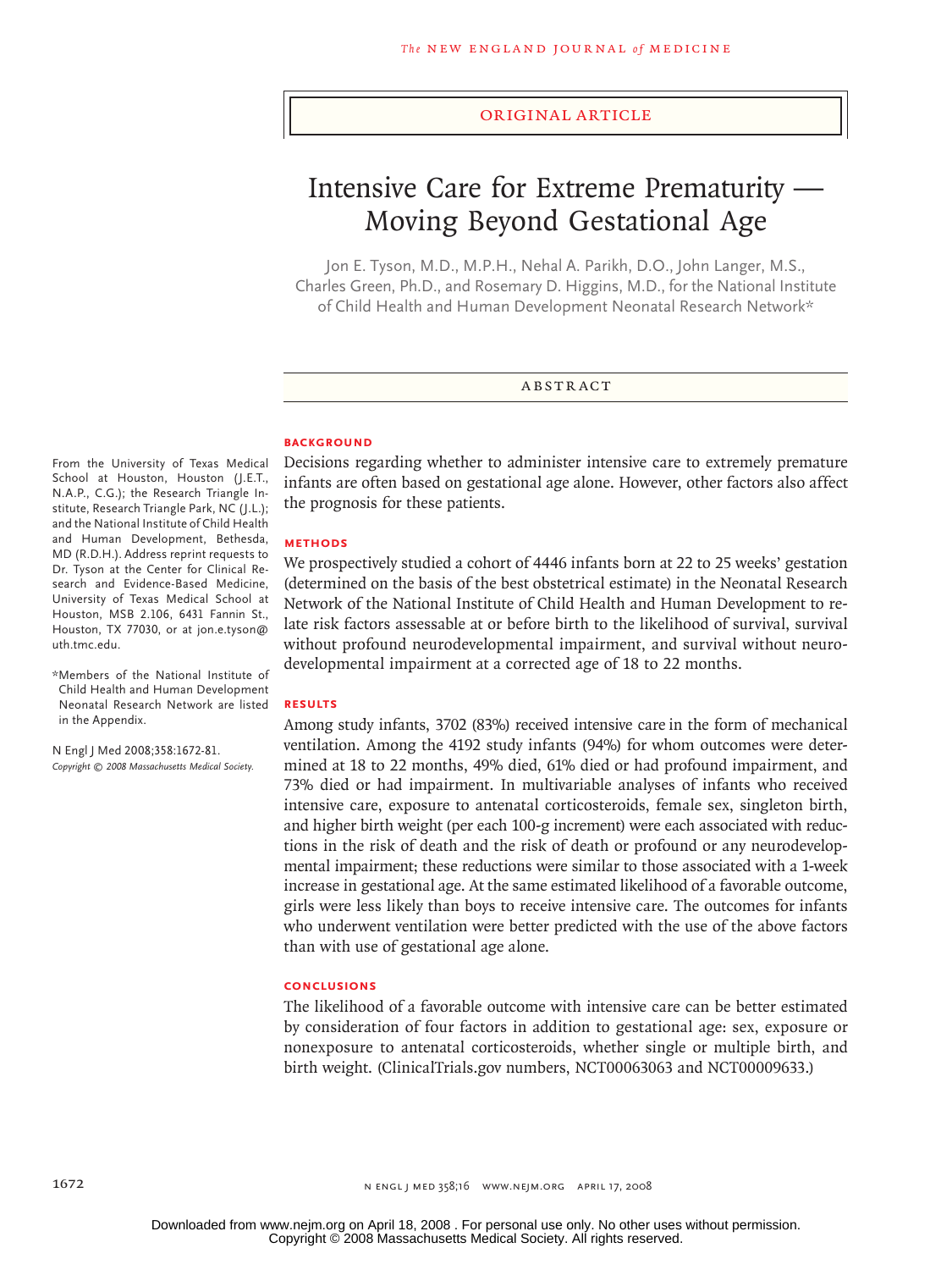**ECISIONS TO INITIATE OR FORGO IN-**<br>
fants are highly controversial.<sup>1-7</sup> In some<br>
centers, intensive care is provided to all very pretensive care for extremely premature infants are highly controversial.<sup>1-7</sup> In some mature infants. In most centers, intensive care is provided selectively on the basis of specific gestational-age thresholds. Such care is likely to be routinely administered at 25 weeks' gestation but may be provided only with parental agreement at 23 to 24 weeks, and only "comfort care" may be given at 22 weeks. The evidence base providing support for these decisions is limited,<sup>5,6</sup> and the measurement error in assessing pregnancy length<sup>8-13</sup> may exceed the 1-to-2-week difference in gestational age that often prompts different treatment decisions.2,3,5,7,14-16

To facilitate more informed and better justified decisions, we assessed a large cohort of infants born at 22 to 25 weeks' gestation in the Neonatal Research Network of the National Institute of Child Health and Human Development to relate gestational age and other risk factors assessable at or before birth to the likelihood of death or adverse neurodevelopmental outcomes.

# METHODS

### **Eligibility Criteria**

We assessed infants born in 19 centers of the Neonatal Research Network at 22 to 25 completed weeks<sup>17</sup> of gestation (25 completed weeks are equivalent to 25 weeks 0 days to 25 weeks 6 days of postmenstrual age) between January 1, 1998, and December 31, 2003. We excluded infants with a major anomaly, a birth weight greater than 1000 g or the 97th percentile for gestational age (suggesting that the gestational age was underestimated<sup>9,12</sup>), or a birth weight of less than 401 g (below which few infants receive intensive care). Because we adopted the perspective of a physician deciding whether to initiate mechanical ventilation for infants considered very likely to die otherwise, we excluded the 31 infants who survived without mechanical ventilation (described below).

## **Risk Factors**

We recorded the type of delivery, whether the birth was single or multiple, the child's sex, exposure or nonexposure to antenatal corticosteroid treatment within 7 days before delivery, race or ethnic group assigned by maternal report (black [not Hispanic], white [not Hispanic], Hispanic, or other), and birth weight. On the basis of previous findings,13 the best obstetrical estimate based on the last menstrual period, early ultrasonographic examination, or other important prenatal findings was used to calculate gestational age, except in unusual circumstances when only an estimate by the pediatrician<sup>18</sup> was available. Details about the mother's menstrual history and ultrasonographic findings were not collected. We considered intensive care to have been provided if mechanical ventilation was initiated. (Nasal continuous positive airway pressure was unlikely to be administered or successfully used to avoid mechanical ventilation at 22 to 25 weeks' gestation.19)

# **Outcome Assessments**

Research nurses using standardized definitions collected data before discharge. Standardized neurodevelopmental assessments were performed at a corrected age of 18 to 22 months by certified examiners trained in a 2-day hands-on workshop.<sup>20</sup> Neurodevelopmental impairment was defined as a score of 70 or below on either the Psychomotor Developmental Index or the Mental Developmental Indexof the Bayley Scales of Infant Development, second edition (on a scale of 50 to 150, with 150 indicating the most advanced development), moderate or severe cerebral palsy,<sup>20</sup> bilateral blindness, or bilateral hearing loss requiring amplification. Profound impairment was defined as a Bayley score below 50 (untestable) or a level of 5 for gross motor function according to the modified criteria of Palisano et al.<sup>21</sup> (on a scale of 0 to 5, with 5 indicating that adult assistance is required to move).<sup>20</sup>

## **Benefits of Intensive Care**

We assessed the percentage of infants with the following prespecified primary outcomes: survival, survival without impairment, and survival without profound impairment. To avoid underestimating the potential benefits of intensive care, the maximum potential percentage of infants with favorable outcomes, had all infants received intensive care, was estimated. This estimation was calculated with the assumption that the percentage of infants with a potentially favorable outcome among those who had died without undergoing mechanical ventilation would be the same as the percentage of infants in the same risk category who had a favorable outcome and who underwent mechanical ventilation. Because infants who did not undergo ventilation tended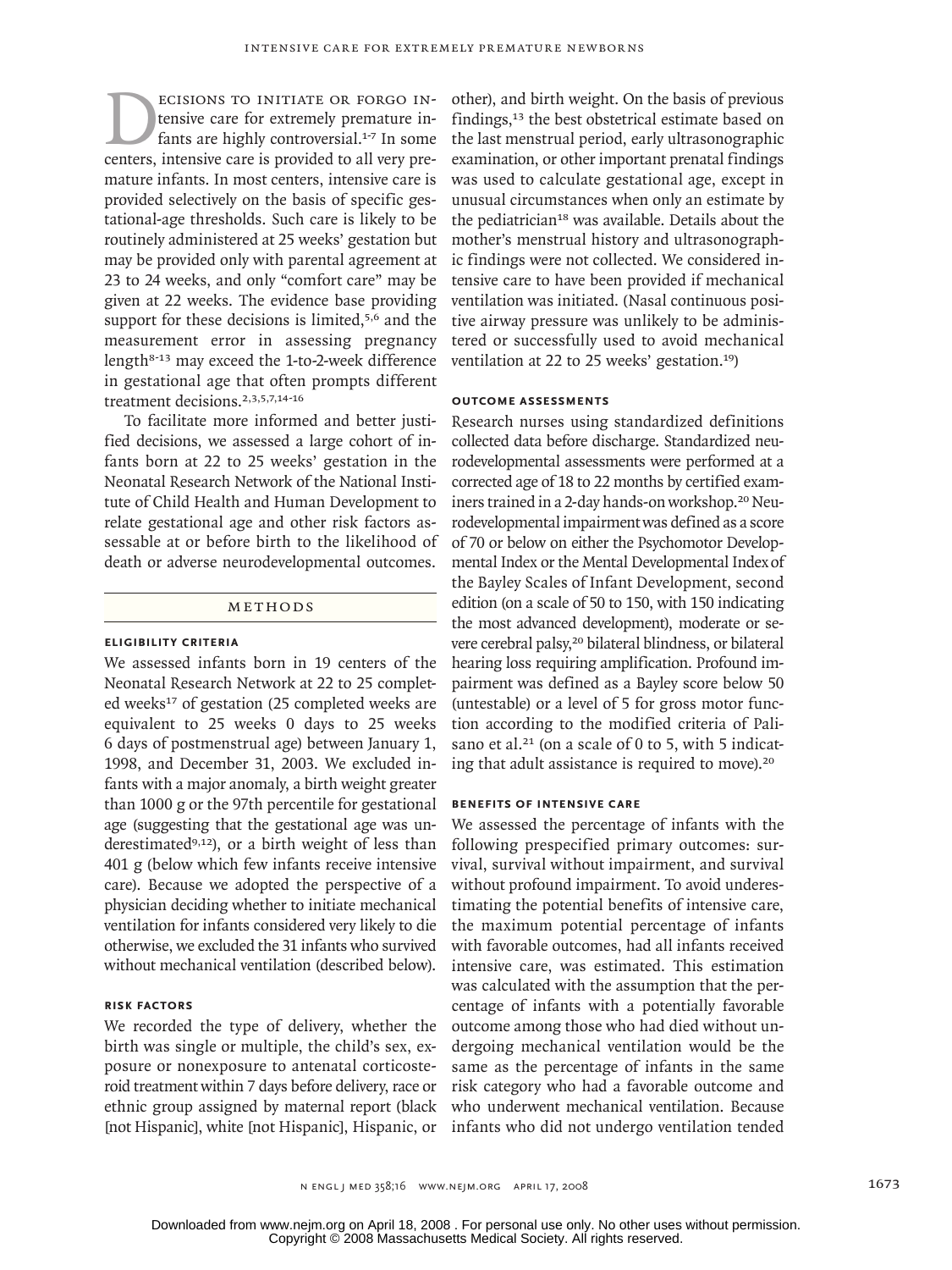to be smaller, sicker, and less mature than infants in the same risk category who underwent ventilation (data not shown), this approach provides an optimistic estimate. This estimate can be considered the upper bound for the maximum potential percentage of study infants with a favorable outcome. These estimates were not intended to indicate the best outcomes achievable under ideal or future circumstances.

# **Burdens of Intensive Care**

We divided the total number of hospital days or ventilator days before death or discharge home by the number of survivors in order to calculate an index of the infant distress, resource use, and costs<sup>22</sup> incurred per survivor. Similar calculations were performed to express the burdens of intensive care per survivor without profound impairment.

We estimated the number of additional hospital or ventilator days that would have been required if all study infants had been given intensive care, assuming that the additional survivors would require no fewer mean days per survivor than infants in the same risk category who were given intensive care. We regard this estimate as being conservative because the infants who died without receiving intensive care tended to be quite small and immature and might well have required more resources per survivor. The additional number of hospital or ventilator days per additional survivor without profound impairment was estimated in a similar manner.

#### **Statistical Analysis**

Each outcome for infants who received intensive care was analyzed with the use of a logistic mixed model<sup>23,24</sup> performed with the GLIMMIX procedure in SAS software, version 9.1.2 (SAS Institute). Gestational age, birth weight, sex, exposure or nonexposure to antenatal corticosteroids, and single or multiple birth were selected a priori as predictor variables on the basis of previous studies of extremely premature infants.6,25-27 Race or ethnic group as described above was unrelated to the three outcomes in bivariable and multivariable analyses and was not included. The type of delivery was also unrelated to death or to either impairment or profound impairment. The center entered the model as a random intercept to adjust for center differences while providing parameter estimates to permit center-free predictions.<sup>21,22</sup>

Each completed week of gestation was entered as a categorical variable rather than a continuous variable because the latter resulted in inaccurate estimates of the outcome at 22 and 23 weeks' gestation. A comparison of observed parameter estimates with distributions derived from a bootstrap procedure involving 10,000 resamples provided support for the validity of the final model coefficients. For models of the three main outcomes, the variable estimates were within 0.4 to 2.3% of the median of the bootstrap estimates.

There were no significant interactions between gestational age and other risk factors. Data on infants not examined at 18 to 22 months were excluded from the denominator in analyses including neurodevelopmental impairment but were not excluded in analyses of death alone.

In assessing differences among centers, the expected proportion of infants who underwent ventilation with an adverse outcome was estimated for each center by applying our regression models to the population of infants who underwent ventilation in that center. The ratio of the observed to the expected rate was then calculated for each center.

To compare prognostic assessments based on multiple factors with those based on gestational age alone, we categorized all infants who underwent ventilation into 24 risk groups according to birth weight (≤25th, 26th to 75th, and >75th percentile for gestational age), sex, exposure or nonexposure to antenatal corticosteroids, and single or multiple birth. For each group, the percentage of infants with an unfavorable outcome was predicted with the use of gestational age alone and according to gestational age, birth weight, sex, exposure or nonexposure to antenatal corticosteroids, and single or multiple birth. The observed and estimated rates were then compared. No adjustment for multiple comparisons was performed. Two-sided P values of less than 0.05 were considered to indicate statistical significance. We used our models to develop a simple Web-based tool to estimate the likelihood of a favorable outcome.

# **RESULTS**

The study population of 4446 patients is described in Table 1. The 31 relatively mature infants (0.7%) who were excluded because they survived without mechanical ventilation had a mean ges-

Copyright © 2008 Massachusetts Medical Society. All rights reserved. Downloaded from www.nejm.org on April 18, 2008 . For personal use only. No other uses without permission.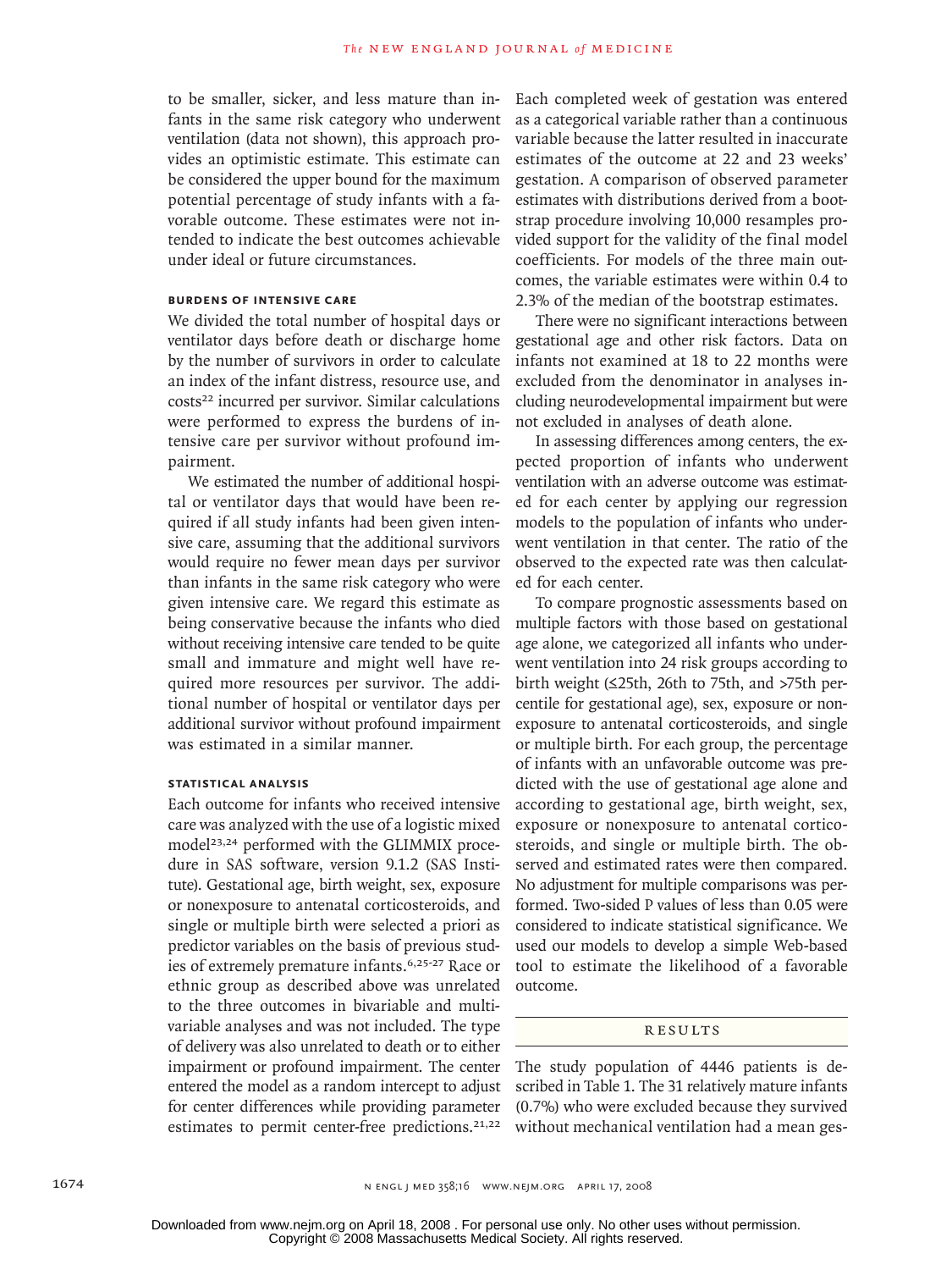| Table 1. Characteristics at Birth, Outcomes before Discharge, and Outcomes at a Corrected Age of 18 to 22 Months.* |                                    |                                                                      |                                                                     |  |
|--------------------------------------------------------------------------------------------------------------------|------------------------------------|----------------------------------------------------------------------|---------------------------------------------------------------------|--|
| Variable                                                                                                           | <b>All Infants</b><br>$(N = 4446)$ | <b>Infants Who Received</b><br><b>Intensive Care</b><br>$(N = 3702)$ | Infants Who Did Not<br><b>Receive Intensive Care</b><br>$(N = 744)$ |  |
| Characteristics at birth                                                                                           |                                    |                                                                      |                                                                     |  |
| Prenatal care (%)                                                                                                  | 92                                 | 93                                                                   | 90个                                                                 |  |
| Delivery by cesarean section (%)                                                                                   | 42                                 | 48                                                                   | 9立                                                                  |  |
| Use of antenatal corticosteroids (%)                                                                               | 71                                 | 80                                                                   | 28立                                                                 |  |
| Race or ethnic group (%) is                                                                                        |                                    |                                                                      |                                                                     |  |
| <b>Black</b>                                                                                                       | 45                                 | 45                                                                   | 48                                                                  |  |
| White                                                                                                              | 35                                 | 36                                                                   | 31                                                                  |  |
| Hispanic                                                                                                           | 17                                 | 17                                                                   | 17                                                                  |  |
| Singleton birth (%)                                                                                                | 76                                 | 76                                                                   | 78                                                                  |  |
| Female sex (%)                                                                                                     | 46                                 | 47                                                                   | 44                                                                  |  |
| Gestational age (wk)                                                                                               | $23.9 \pm 0.99$                    | $24.2 \pm 0.82$                                                      | 22.7±0.78%                                                          |  |
| Birth weight (g)                                                                                                   | $648 \pm 124$                      | $670 \pm 118$                                                        | 536±84±                                                             |  |
| Apgar score $\leq$ 3 (%)                                                                                           |                                    |                                                                      |                                                                     |  |
| At 1 min                                                                                                           | 58                                 | 50                                                                   | 98立                                                                 |  |
| At 5 min                                                                                                           | 28                                 | 15                                                                   | 98章                                                                 |  |
| <b>Predischarge outcomes</b>                                                                                       |                                    |                                                                      |                                                                     |  |
| Death (%)                                                                                                          | 49                                 | 38                                                                   | 100 <sup>q</sup>                                                    |  |
| Major morbidity $(%)$                                                                                              | 50                                 | 60                                                                   | <b>NA</b>                                                           |  |
| Death or major morbidity (%)                                                                                       | 66                                 | 76                                                                   | 100 <sup></sup>                                                     |  |
| Median no. of ventilator days (5th-95th percentile)                                                                | $19(0 - 83)$                       | $26(0-87)$                                                           | $0(0-0)$                                                            |  |
| Median no. of hospital days (5th-9th percentile)                                                                   | $72(0-168)$                        | $88(0 - 177)$                                                        | $0(0-0)$                                                            |  |
| Outcomes at 18-22 mo**                                                                                             |                                    |                                                                      |                                                                     |  |
| Death (%)                                                                                                          | 49                                 | 42                                                                   | 100 <sup></sup>                                                     |  |
| Death or profound impairment (%)                                                                                   | 61                                 | 53                                                                   | 100 <sup></sup>                                                     |  |
| Death or impairment (%)                                                                                            | 73                                 | 67                                                                   | 100 <sup>-</sup>                                                    |  |

\* The study infants excluded 57 infants with a birth weight of more than 1000 g, 7 with ambiguous sex, 127 with major anomalies, 82 with a birth weight that exceeded the 97th percentile for gestational age, and 31 survivors who did not undergo mechanical ventilation. (The percentage of infants with each predischarge outcome was virtually identical for study infants and for all infants at 22 to 25 weeks of gestational age, including exclusions.) Plus–minus values are means ±SD. NA denotes not applicable.

† P<0.05 for infants given intensive care as compared with infants not given intensive care.

‡ P<0.001 for infants given intensive care as compared with infants not given intensive care.

Race or ethnic group was assigned by maternal report.

The P value is not meaningful for this comparison.

‖ Major morbidity was defined as bronchopulmonary dysplasia requiring oxygen administration at 36 weeks' gestation, necrotizing enterocolitis requiring surgery, retinopathy of prematurity requiring laser therapy or surgery, grade III or IV intracranial hemorrhage, or white-matter injury detected on ultrasonographic examination.

\*\* Outcomes were determined for 4165 infants, including 3421 who received intensive care. Data for infants not examined at 18 to 22 months were excluded from the denominator in analyses of death or profound impairment or death or impairment, but they were not excluded from analyses of death.

765 g; 68% were female; 87% were singletons; profound impairment. and 97% had received antenatal corticosteroids.

tational age of 24.7 weeks and a birth weight of examined (19%) had impairment, and none had

At 18 to 22 months, none had died; 5 of the 27 receive intensive care differed from those who As expected, the study infants who did not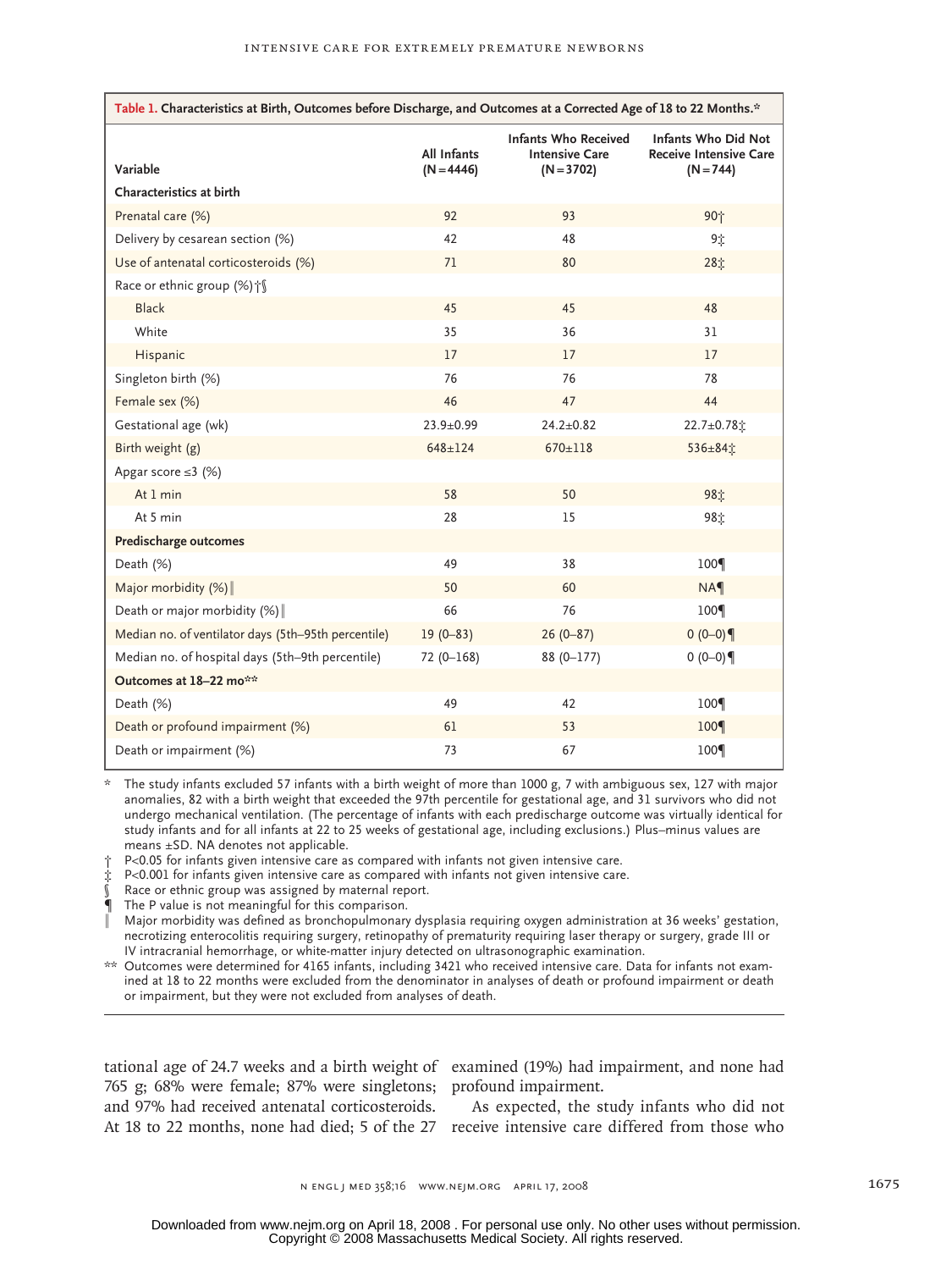received intensive care with respect to birth weight, gestational age, exposure or nonexposure to antenatal corticosteroids, and type of delivery (Table 1). The groups also differed with regard to race or ethnic group  $(P=0.04)$ ; the proportion of infants born at 22 and 23 weeks was highest in the centers with the largest population of black infants. No significant difference in race or ethnic group was present after adjustment for gestational age and center  $(P=0.74)$ . Among infants who did not survive, the mean (±SD) age at death was 2.0±4.1 hours in the group of infants who did not receive intensive care and 22.4±45.2 days in the group of infants who did receive intensive care.

At 18 to 22 months, 49% of the study infants had died, 61% had died or had profound impairment, and 73% had died or had impairment. The rates for these outcomes according to the week of gestation were 95%, 98%, and 99%, respectively, among study infants born at 22 weeks; 74%, 84%, and 91% among study infants born at 23 weeks; 44%, 57%, and 72% among study infants born at 24 weeks; and 25%, 38%, and 54% among study infants born at 25 weeks.

# **Predictors of Outcome with Intensive Care**

The benefit of a 1-week increase in gestational age varied somewhat at different weeks and for different outcomes (Table 2). In multivariable analyses, increased birth weight (per each 100-g increment), female sex, any use of antenatal corticosteroids, and singleton birth were each associated with reductions in risks of death and of death or profound or any neurodevelopmental impairment that were similar to the reductions associated with a 1-week increase in gestational age. (The regression equations relating these risk factors to outcomes are provided in Table A of the Supplementary Appendix, available with the full text of this article at www.nejm.org.)

Depending on these risk factors, the estimated probability of an adverse outcome with intensive care varied considerably among infants at the same gestational age (see Fig. A and B of the Supplementary Appendix). For example, among infants born midway between 24 and 25 completed weeks of gestation, the estimated likelihood of death or profound impairment was 33% for a 750-g, appropriate-for-gestational-age female singleton who received antenatal corticosteroids but 87% for a 525-g, small-for-gestational-age male

| Table 2. Relation of Major Risk Factors to Observed Outcomes at a Corrected Age of 18 to 22 Months among Infants Who Underwent Mechanical Ventilation."                                                                                                                                                                                                                                                                    |                     |                                                     |                              |                                      |                                       |                 |
|----------------------------------------------------------------------------------------------------------------------------------------------------------------------------------------------------------------------------------------------------------------------------------------------------------------------------------------------------------------------------------------------------------------------------|---------------------|-----------------------------------------------------|------------------------------|--------------------------------------|---------------------------------------|-----------------|
| Variable                                                                                                                                                                                                                                                                                                                                                                                                                   | Death               |                                                     | Death or Profound Impairment |                                      | Death or Impairment                   |                 |
| Gestational age                                                                                                                                                                                                                                                                                                                                                                                                            | Odds                | Ratio (95% CI) Equivalent Effect<br>Gestational-Age | Odds Ratio (95% Cl)          | Equivalent Effect<br>Gestational-Age | Odds Ratio (95% CI) Equivalent Effect | Gestational-Age |
| 25 vs. 24 wk                                                                                                                                                                                                                                                                                                                                                                                                               | $0.62(0.53 - 0.74)$ | 1.00                                                | $0.66$ $(0.55 - 0.78)$       | 1.00                                 | $0.70(0.59 - 0.84)$                   | 1.00            |
| 24 vs. 23 wk                                                                                                                                                                                                                                                                                                                                                                                                               | $0.61(0.52 - 0.73)$ | 1.02                                                | $0.58(0.46 - 0.73)$          | 1.13                                 | $0.56(0.42 - 0.74)$                   | 1.26            |
| 23 vs. 22 wk                                                                                                                                                                                                                                                                                                                                                                                                               | $0.54(0.32 - 0.92)$ | 1.15                                                | $0.50(0.26 - 0.98)$          | 1.31                                 | $0.56(0.22 - 1.44)$                   | 1.25            |
| Birth weight (per 100-g increase)                                                                                                                                                                                                                                                                                                                                                                                          | $0.60(0.55 - 0.65)$ | 1.04                                                | $0.61(0.56 - 0.66)$          | 1.08                                 | $0.61(0.56 - 0.66)$                   | 1.16            |
| Female sex                                                                                                                                                                                                                                                                                                                                                                                                                 | $0.64(0.55 - 0.75)$ | 0.97                                                | $0.55(0.48 - 0.65)$          | 1.19                                 | $0.48(0.41 - 0.56)$                   | 1.47            |
| Use of antenatal corticosteroids                                                                                                                                                                                                                                                                                                                                                                                           | $0.55(0.45 - 0.66)$ | 1.14                                                | $0.54(0.44 - 0.66)$          | 1.23                                 | $0.53(0.42 - 0.66)$                   | 1.33            |
| Singleton birth                                                                                                                                                                                                                                                                                                                                                                                                            | $0.77(0.65 - 0.92)$ | 0.81                                                | $0.76(0.64 - 0.91)$          | 0.87                                 | $0.70(0.58 - 0.85)$                   | 1.00            |
| age from 24 to 25 weeks (the reference group). The gestational-age equivalent risk for a given outcome is calculated by dividing the odds ratio for the reference group by the odds ratio<br>* The gestational-age equivalent effect indicates the reduction in risk for an adverse outcome with a particular risk factor relative to the reduction in risk with an increase in gestational<br>for the factor of interest. |                     |                                                     |                              |                                      |                                       |                 |

Copyright © 2008 Massachusetts Medical Society. All rights reserved. Downloaded from www.nejm.org on April 18, 2008 . For personal use only. No other uses without permission.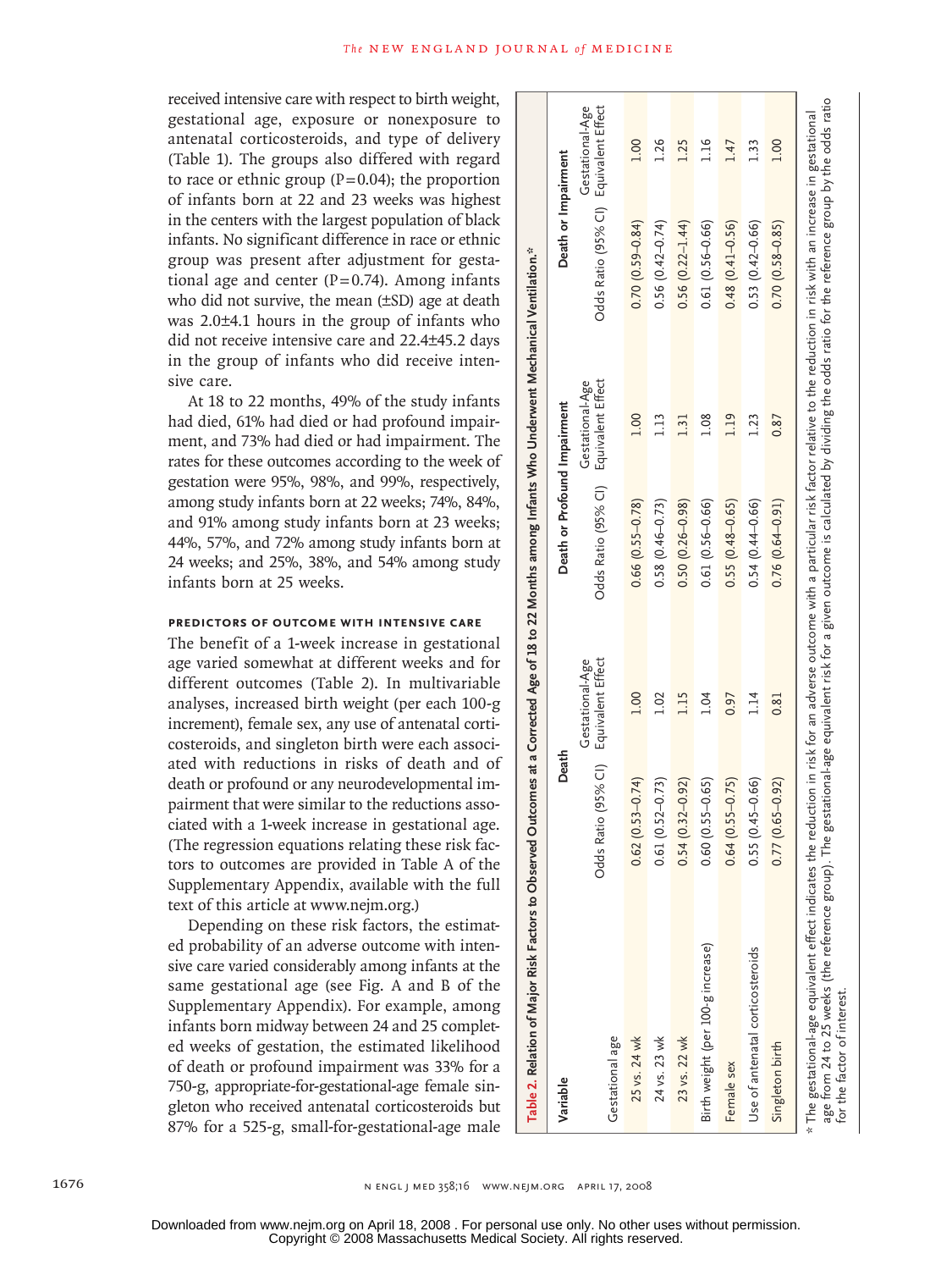twin who did not receive antenatal corticosteroids.

Outcomes for infants who underwent ventilation varied among centers (P<0.001). Among centers that contributed data on 100 or more infants who underwent ventilation, the ratio of the observed to the expected rate of adverse outcomes ranged from 0.60 to 1.38 for death, 0.75 to 1.23 for death or profound impairment, and 0.85 to 1.17 for death or impairment.

# **Use of Intensive Care and Infant Risk**

As expected, the percentage of study infants who received intensive care increased progressively with increasing gestational age (from 23% at 22 weeks' gestation to 99% at 25 weeks' gestation) and birth weight (from 49% at 401 to 500 g to ≥97% at 701 to 1000 g). Intensive care was administered to more infants who received antenatal corticosteroids than to those who did not (94% vs. 58%). However, the percentage of infants who received intensive care was not significantly greater for singletons than for multiples (83% and 84%, respectively) or for female infants than for male infants (84% and 83%, respectively). This was also true at the lowest gestational ages (for female and male infants: 21% and 25%, respectively, at 22 weeks and 65% and 74%, respectively, at 23 weeks). For each major outcome, the percentage of infants who received intensive

care was lower for female infants than male infants and for singletons than for multiples, after adjustment for the predicted likelihood of a favorable outcome with intensive care (P<0.01).

## **Outcome Prediction**

The outcomes of the infant risk groups were predicted more accurately with the use of five factors (gestational age, birth weight, sex, exposure or nonexposure to antenatal corticosteroids, and single or multiple gestation) than with the use of gestational age alone, particularly for some subgroups (P<0.001 for the mean absolute difference between predicted and observed values and for the area under the receiver-operating-characteristic curve) (Table 3). (See Tables B and C of the Supplementary Appendix for specific subgroup data.)

# **Benefits of Intensive Care for Small Immature Infants**

Even among the study infants at 24 weeks' gestation or less and with a birth weight of 600 g or less, outcomes varied considerably among different risk groups. The observed and maximum potential rates of survival without profound impairment were as low as 2 and 5%, respectively, for boys who weighed 401 to 500 g at 22 weeks' gestation and as high as 37 and 38%, respectively, for girls who weighed 501 to 600 g at 24 weeks' gestation (Fig. 1).

| Table 3. Comparison of Models Using Gestational Age Alone with Models Using Five Factors.* |                              |                          |         |  |  |
|--------------------------------------------------------------------------------------------|------------------------------|--------------------------|---------|--|--|
| Outcome                                                                                    | <b>Gestational-Age Model</b> | <b>Five-Factor Model</b> | P Value |  |  |
| Death                                                                                      |                              |                          |         |  |  |
| Mean absolute difference (%) +                                                             | 11.9                         | 2.8                      | < 0.001 |  |  |
| Range of values for observed minus estimated<br>outcomes (%) <sup>+</sup>                  | $-21$ to 35                  | $-11$ to 16              | NA.     |  |  |
| Area under the ROC curve (95% CI):                                                         | $0.709$ (0.692-0.726)        | $0.753(0.737 - 0.769)$   | < 0.001 |  |  |
| Death or profound impairment                                                               |                              |                          |         |  |  |
| Mean absolute difference (%) +                                                             | 11.2                         | 3.2                      | < 0.001 |  |  |
| Range of values for observed minus estimated<br>outcomes (%)†                              | $-27$ to 30                  | $-7$ to 14               | NA.     |  |  |
| Area under the ROC curve (95% CI):                                                         | $0.704(0.686 - 0.721)$       | $0.751(0.735 - 0.767)$   | < 0.001 |  |  |

\* The five factors are birth weight, gestational age, sex, exposure or nonexposure to antenatal corticosteroids, and singleton or multiple birth. NA denotes not applicable, and ROC receiver operating characteristic.

† The range of values for observed minus estimated percent differences are for 24 subgroup combinations of the five risk factors. P values were determined by chi-square analysis.

‡ The statistical comparison between the areas under the ROC curves is based on chi-square analysis, calculated with the use of a modified ROC macro in SAS software (SAS Institute). The ROC analysis indicates that the five-factor models were superior. Hosmer–Lemeshow goodness-of-fit tests derived from an equivalent fixed-effects model were not significant; these findings also provide support for the five-factor models.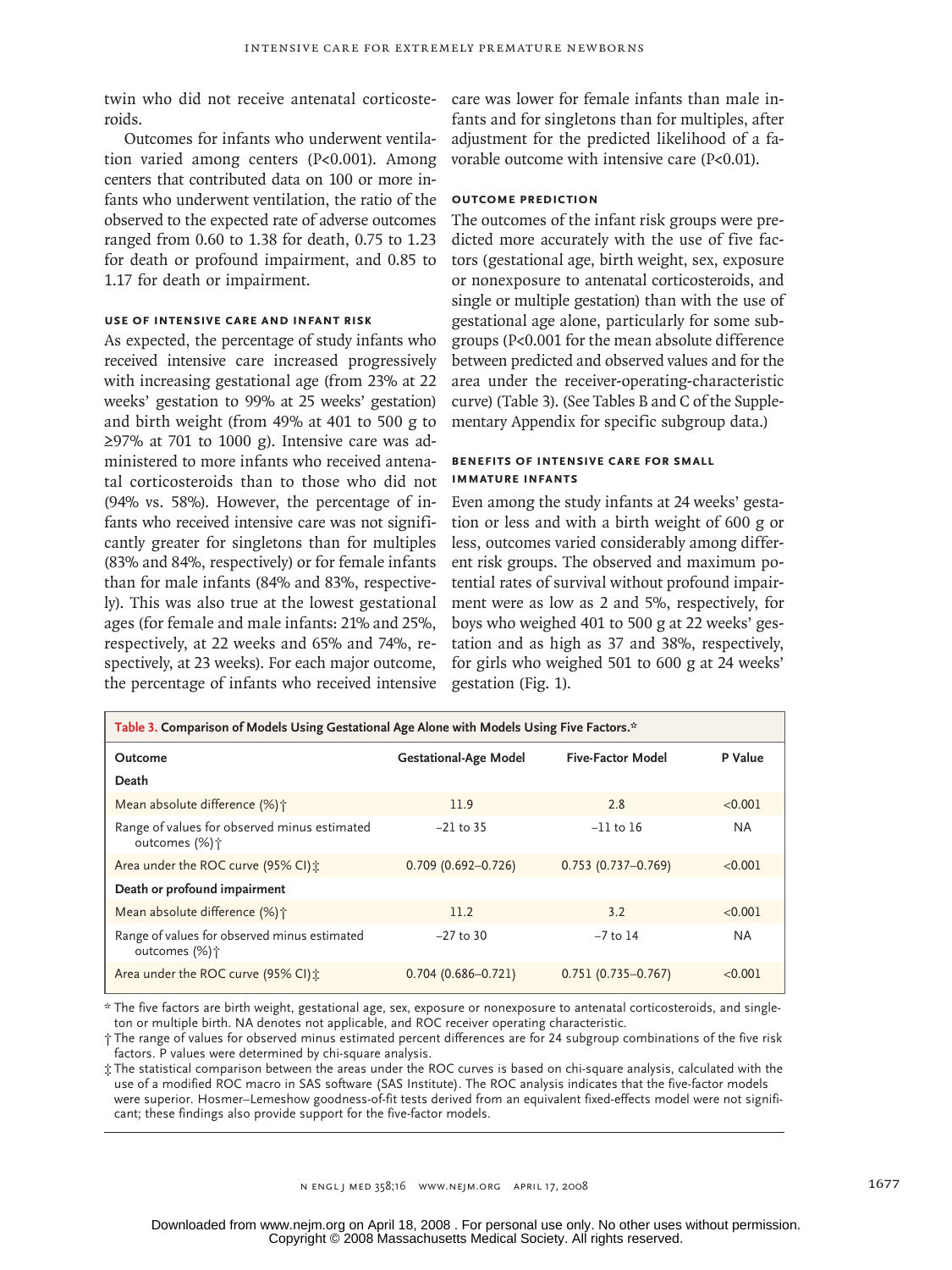

birth weight for all of the smallest and most immature infants in the study. FIGURE: 1 of 1

REG F

# **Burdens of Intensive Care**

Among all study infants, the total resource use per survivor and per survivor without profound impairment was high, particularly at the lowest gestational ages. The total resource use was consistently greater for male than for female infants (Table 4). total resource

#### **BENEFITS AND BURDENS OF UNIVERSAL INTENSIVE CARE FOR INFANTS AT 22 TO 23 WEEKS** EMail Line of the BEST STATE STATE STATE STATE STATE STATE STATE STATE STATE STATE STATE STATE STATE STATE STA<br>Except State State State State State State State State State State State State State State State State State S

3rd

We estimate that providing universal intensive ly at the lowest care to all infants who were born at 22 to 23 s con- weeks' gestation would have resulted in at least 1749 extra hospital days and 0 to 9 additional survivors per 100 infants treated. We estimate

Copyright © 2008 Massachusetts Medical Society. All rights reserved. Downloaded from www.nejm.org on April 18, 2008 . For personal use only. No other uses without permission.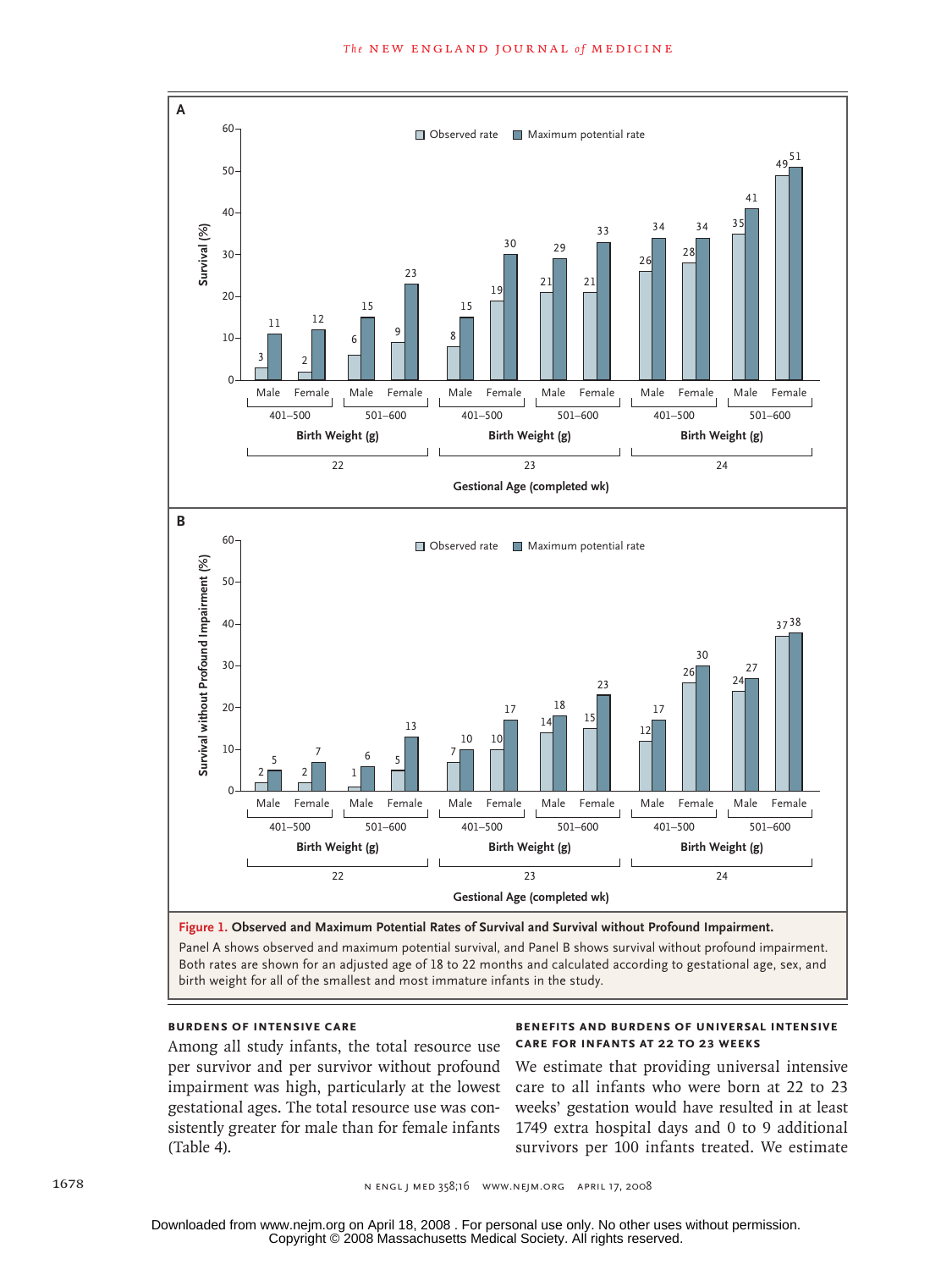that of 0 to 9 additional survivors per 100 infants treated, 0 to 5 would have survived without profound impairment and 0 to 3 would have survived without impairment.

# Discussion

Our findings challenge the widespread use of gestational-age thresholds alone in deciding whether to administer intensive care to extremely premature infants. In multivariable models of infants who received intensive care, female sex, exposure to antenatal corticosteroid therapy, singleton birth, and increased birth weight (per 100-g increment) were each associated with benefits similar to those of an increase in gestational age of approximately 1 week. In bivariable analyses as well as analyses adjusted for the center and the factors described above, race or ethnic group had no significant association with outcomes; these findings are similar to those in a previous Neonatal Research Network study.25 At the same estimated likelihood of a favorable outcome, the likelihood of receiving intensive care was lower for girls than for boys and for singletons than for multiples. The likelihood of death or adverse developmental outcomes among different risk groups was more accurately estimated with the use of multiple risk factors than with the use of gestational age alone.

Outcomes are likely to be more closely related to gestational age in populations that virtually always undergo an early ultrasonographic assessment.9,28 Estimates based on ultrasonographic examinations have been reported to have an error (±2 SD) of approximately 4 days at 12 to 14 weeks<sup>29</sup> and 7 days at 14 to 22 weeks.<sup>30</sup> However, even early estimates based on ultrasonographic examinations are subject to both systematic and random error,<sup>10,31-33</sup> and their accuracy has generally been assessed in relatively healthy populations evaluated by ultrasonographers who are aware of other indicators of pregnancy length. The error under field conditions at 20 to 30 weeks' gestation may be as great as 2 weeks.14 For many extremely premature infants, the measurement error in assessing pregnancy length<sup>8-14,29-31</sup> is more than the 1-to-2-week difference in gestational age that would change treatment decisions with the use of current gestational-age thresholds. The error in estimating fetal weight should also be considered in antepartum counseling.

**Table 4. Mean Resource Use per Survivor and per Survivor without Profound Impairment at a Corrected Age of 18 to 22 Months.**

| <b>Resource Use</b>                         | <b>Gestational Age (wk)</b> |     |     |     |
|---------------------------------------------|-----------------------------|-----|-----|-----|
|                                             | 22                          | 23  | 24  | 25  |
| Per survivor                                |                             |     |     |     |
| Total no. of ventilator days                |                             |     |     |     |
| Male                                        | 119                         | 88  | 63  | 43  |
| Female                                      | 90                          | 73  | 58  | 37  |
| Total no. of hospital days                  |                             |     |     |     |
| Male                                        | 222                         | 181 | 145 | 121 |
| Female                                      | 168                         | 163 | 136 | 111 |
| Per survivor without profound<br>impairment |                             |     |     |     |
| Total no. of ventilator days                |                             |     |     |     |
| Male                                        | 266                         | 135 | 85  | 53  |
| Female                                      | 113                         | 103 | 70  | 43  |
| Total no. of hospital days                  |                             |     |     |     |
| Male                                        | 498                         | 272 | 193 | 149 |
| Female                                      | 206                         | 231 | 164 | 127 |

care on extremely premature infants are unlikely to be determined in randomized trials. Observational studies are more subject to bias, particularly at the lowest gestational ages, when intensive care is used most selectively. Our study is also limited by the unavailability of data indicating how the obstetrical estimate of gestational age was assigned, the inability to determine the outcome for 6% of the study infants, and the use of center-based samples. A population-based study is needed to verify the absence of an important effect of race or ethnic group on the outcome for extremely premature infants. The better outcomes for infants who received antenatal corticosteroids result at least in part from their use when obstetricians are committed to optimizing outcomes.<sup>34</sup> Whether the use of corticosteroids has a benefit before 26 weeks' gestation remains to be determined in randomized trials.<sup>35</sup>

The strengths of our study include a prospective evaluation of a large, heterogeneous cohort and assessment of profound impairment, an outcome that some persons consider to be worse than death.36,37 Total ventilator days or hospital days before discharge per infant with a favorable outcome were computed as indexes of cost, resource use, parental distress, and infant suffering due to painful procedures, prolonged intubation, and such complications as intracranial hemorrhage, necrotizing enterocolitis, and recur-

For multiple reasons, the effects of intensive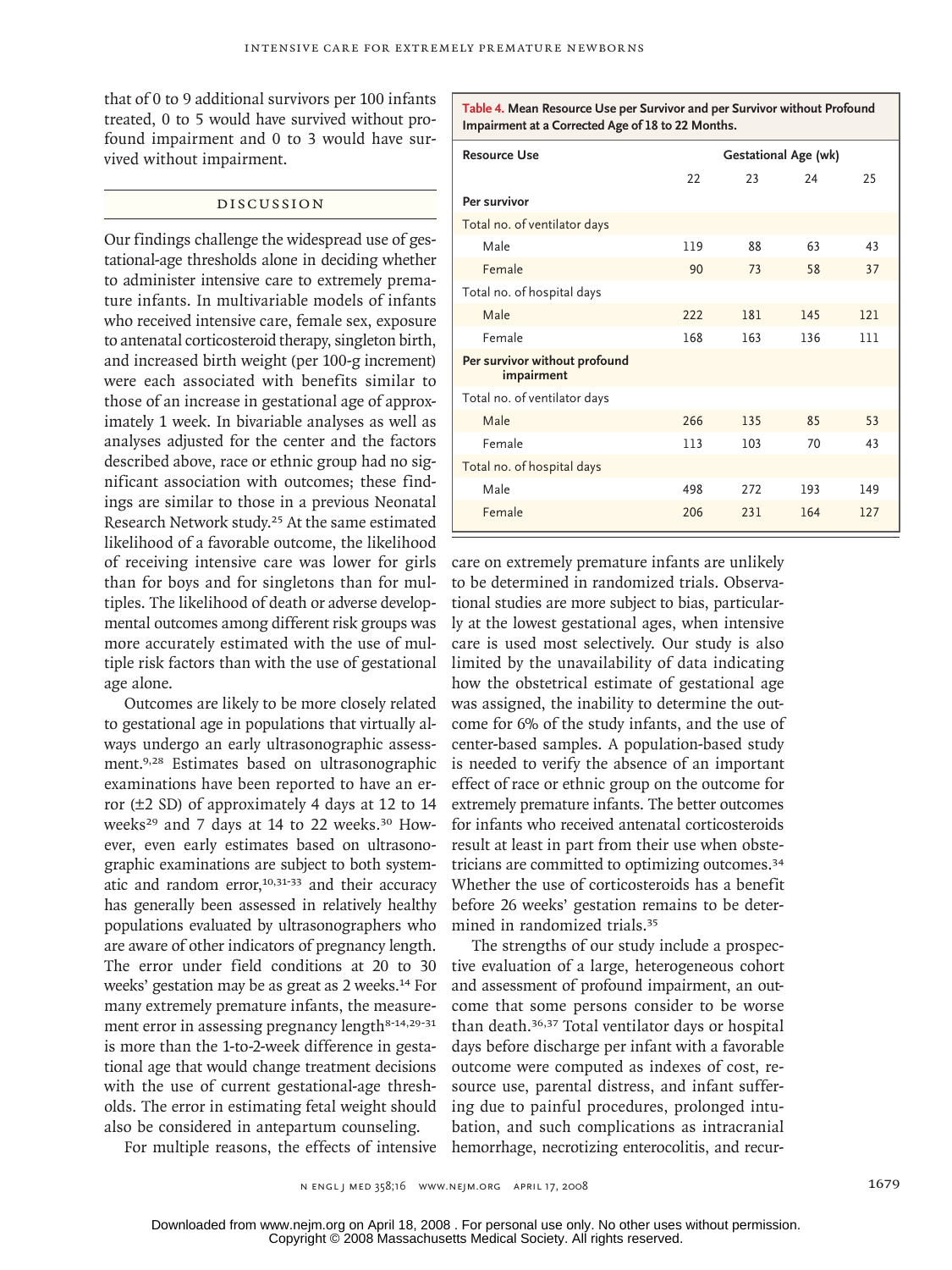rent episodes of hypoxia.<sup>5</sup> Conventional analyses of cost-effectiveness are problematic for neonatal intensive care,5 and we did not attempt to measure short-term or long-term financial costs. However, current costs before discharge may be estimated at approximately \$3,400 per hospital day (2007 U.S. dollars, based on the estimates of Schmitt et al.<sup>22</sup> and adjusted for inflation<sup>38</sup>). Barring major therapeutic advances, our findings indicate that extending intensive care to all of the most immature infants would entail considerable suffering, resource use, and cost in order to benefit only a small proportion of infants.

When are the burdens of intensive care justified by the likelihood of benefit? Traditional estimates of this likelihood are based on the proportion of births of infants in the highest-risk groups with a good outcome. Because some infants die without receiving intensive care, this approach underestimates the likelihood of a benefit from intensive care. To avoid this problem and provide an upper bound for the likelihood of such a benefit, we assessed the maximum potential benefit, assuming the same outcome among infants who died without receiving intensive care as among infants who received intensive care in the same risk category. In any risk category, the true likelihood of a benefit from intensive care is likely to be intermediate between the observed and maximum potential percentage of infants with a favorable outcome. Whether intensive care should be considered mandatory (i.e., given even if the parents object), optional, investigational, or unwarranted (i.e., not given even if requested by the parents) can be considered in terms of the likelihood of a benefit.<sup>5</sup>

In deciding whether to administer intensive care, Paris<sup>39</sup> contends that "The best one can do . . . is to make a human judgment based on probabilities." Physicians should do their best to estimate and interpret these probabilities in counseling parents.<sup>40</sup>

Whatever minimum probability of a favorable outcome is judged to warrant intensive care, consideration of multiple factors is likely to promote treatment decisions that are less arbitrary, more individualized, more transparent, and better justified than decisions based solely on gestational-age thresholds. A simple Web-based tool (www.nichd.nih.gov/neonatalestimates) allows clinicians to use our findings in estimating the likelihood that intensive care will benefit individual infants, after considering the extent to which outcomes in their center might differ from those we identified.

Supported by grants (U01 HD36790, U10 HD21364, U10 HD21373, U10 HD21385, U10 HD21397, U10 HD21415, U10 HD27851, U10 HD27853, U10 HD27856, U10 HD27871, U10 HD27880, U10 HD27881, U10 HD27904, U10 HD34167, U10 HD34216, U10 HD40461, U10 HD40492, U10 HD40498, U10 HD40521, U10 HD40689, GCRC M01 RR 00039, GCRC M01 RR 00044, GCRC M01 RR 00070, GCRC M01 RR 00125, GCRC M01 RR 00750, GCRC M01 RR 00997, GCRC M01 RR 06022, GCRC M01 RR 08084, 5K23NS048152-02, and CCTS UL1 RR24148) from the National Institutes of Health.

No potential conflict of interest relevant to this article was reported.

We thank our medical and nursing colleagues and the parents who agreed to allow their infants to take part in this study.

#### **APPENDIX**

In addition to the authors, the following investigators participated in the Generic Database Study of the National Institute of Child Health and Human Development Neonatal Research Network: A. Jobe (chair); *Brown University and Women and Infants Hospital of Rhode Island, Providence* — A.R. Laptook, W. Oh, A. Hensman, B. Vohr, L. Noel; *Case Western Reserve University and Rainbow Babies and Children's Hospital, Cleveland* — A.A. Fanaroff, M.C. Walsh, N.S. Newman, D. Wilson-Costello, B.S. Siner; *Duke University, University Hospital, Ala*mance Regional Medical Center, Duke Raleigh Hospital, and Durham Regional Hospital, Raleigh, NC - R.N. Goldberg, C.M. Cotten, K. Auten, R. Goldstein, M. Lohmeyer; *Emory University, Grady Memorial Hospital, Emory Crawford Long Hospital, and Children's Healthcare of Atlanta, Atlanta* — B.J. Stoll, L. Jain, E. Hale; *Harvard University, Boston* — A.R. Stark, K. Fournier, K.G. Lee, C. Driscoll; *Indiana University, Indiana University Hospital, Methodist Hospital, Riley Hospital for Children, and Wishard Health Services, Indianapolis* — B.B. Poindexter, J.A. Lemons, D.D. Appel, L. Miller, A.M. Dusick, L. Richard; *RTI International, Research Triangle Park, NC* — A. Das, W.K. Poole, C.P. Huitema, K. Zaterka-Baxter; *Stanford University*, *Dominican Hospital, El Camino Hospital, and Lucile Packard Children's Hospital, Palo Alto, CA* — D.K. Stevenson, K.P. Van Meurs, M.B. Ball, S.R. Hintz; *University of Alabama at Birmingham Health System and Children's Hospital of Alabama, Birmingham* — W.A. Carlo, M.V. Collins, S.S. Cosby, M. Peralta-Carcelen, V. Phillips; *University of California, San Diego, Medical Center and Sharp Mary Birch Hospital for Women, San Diego* — N.N. Finer, D. Kaegi, C. Henderson, K. Arnell, W. Rich, Y.E. Vaucher, M. Fuller; *University of Cincinnati, Cincinnati* — E.F. Donovan, K. Schibler, B. Alexander, C. Grisby, H. Mincey, J. Shively, J. Steichen, T. Gratton; *Holtz Children's Hospital at the University of Miami, Miami* — S. Duara, C. Bauer, R. Everett; *University of New Mexico Health Sciences Center*, *Albuquerque* — L. Papile, K. Watterberg, C.B. Lacy, J. Lowe; *University of Rochester and Golisano Children's Hospital at Strong, Rochester, NY* — D.L. Phelps, R. Guillet, L. Reubens, G. Myers, D. Hust; *University of Tennessee, Memphis* — S.B. Korones, K. Yolton, M. Williams; *University of Texas Southwestern Medical Center, Parkland Hospital, and Parkland Health and Hospital System, Dallas* — P. Sanchez, G. Hensley, N. Miller, S. Madison, R. Heyne, S. Broyles, J. Hickman; *University of Texas at Houston Health Science Center and Children's Memorial Hermann Hospital, Houston* — K. Kennedy, A.E. Lis, C.Y. Franco, E.G. Akpa, G. McDavid, P.A. Cluff, B.H. Morris, P.J. Bradt; *Wake Forest University Baptist Medical Center, Forsyth Medical Center, and Brenner Children's Hospital*, *Winston-Salem, NC* — T.M. O'Shea, L. Washburn, N. Peters, R. Dillard, B. Jackson; *Wayne State University, Hutzel Women's Hospital, and Children's Hospital of Michigan, Detroit* — S. Shankaran, G. Muran, R. Bara, Y. Johnson, D. Kennedy; *Yale University, Bridgeport Hospital, and Yale–New Haven Children's Hospital, New Haven, CT* — R.A. Ehrenkranz, P. Gettner, E. Romano.